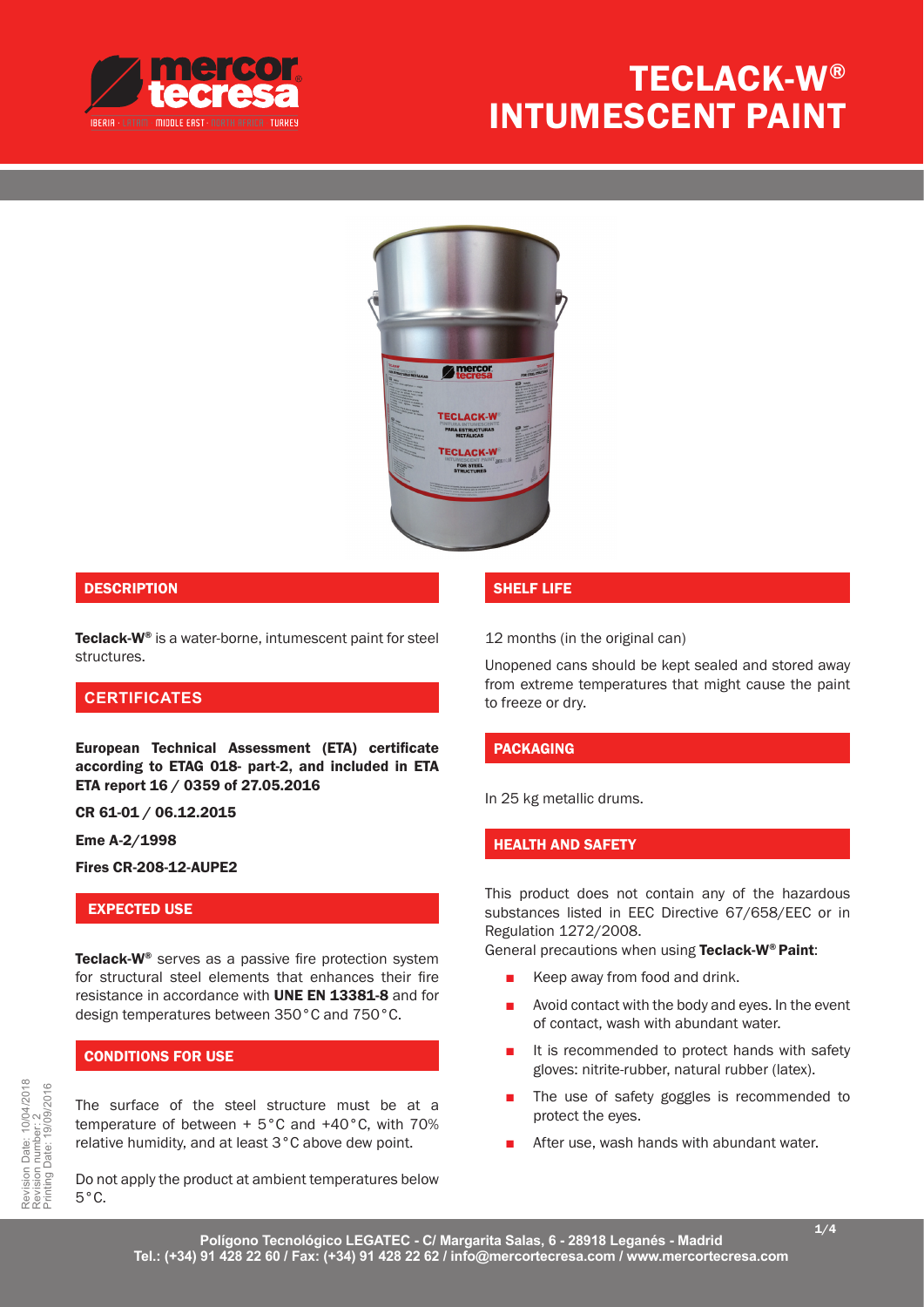

# TECLACK-W® INTUMESCENT PAINT

### ADDITIONAL INFORMATION

This product is recommended for indoor use only; depending on the intensity of the environmental load, the surface should be given one or two topcoats. Recommended topcoat: protective coatings commonly used for corrosion protection, such as: alkyd resin, two-component acrylic polyurethanes, acrylic resin hydroxyl / aliphatic-based polyurethanes.

Further information about how to apply the product is available in the "User's Manual"

Unpainted surfaces coated with Teclack-W<sup>®</sup> fire-retardant should not be exposed to weathering (e.g. rain, moisture, or heavy condensation).

| <b>TECHNICAL CHARACTERISTICS AND SPECIFICATION</b><br>Bs1d0 according to EN13501-1. Euroclass rating was determined by applying Teclack-W <sup>®</sup> on anti-corrosion<br><b>Euroclass</b><br>primer with no topcoat.<br><b>Colour</b><br>White (also available on request in RAL shades RAL 1015, 6019, 7035, 9002, 9010)<br><b>Volume solids</b><br>$68 \pm 2%$<br>$1,34 \pm 0.06$ g/cm <sup>3</sup><br>Density (kg/lt)<br><b>Solubility</b><br>Soluble in water.<br>Average drying time at 23°C for a layer of 250 µm thickness:<br>Watertight after 1 hour.<br>Dry to touch after 24 hours.<br><b>Drying time</b><br>Repainting interval:<br>- With same paint, after 8 hours' drying.<br>- With topcoat, after 24 hours' drying.<br>Surfaces to be treated must be completely dry and free of all contaminating particles (dust, grease, oils, etc.);<br>they should also have an anti-corrosion primer compatible with intumescent paint with a fire reaction grading<br><b>Surface preparation</b><br>of bs1d0 or better. The recommended anti-corrosion primers compatible with this intumescent paint are one-<br>component Alkyds.<br>Galvanised surfaces should be treated with a suitable adhesion product. Consult the Technical Department.<br>Airless spray:<br>Nozzle size. 0.48-0.63 mm: 800 - 1000 µm fresh paint per coat.<br>Brush, roller: 300-500 µm of fresh paint per coat.<br>Teclack-W <sup>®</sup> paint should be applied undiluted or with a maximum dilution of 3% with water after proper stirring<br><b>Application</b><br>with mixing machine.<br>Spraying equipment should be cleaned with water after use and it may also be necessary to carry out<br>intermediate cleaning during the working day depending on the amount of paint applied, temperature and<br>stoppage times.<br><b>Dry Film Thickness and</b><br>According to EU A-2085/2009 classification report for structures with wall thickness of over 5 mm.<br>fire resistance rating<br>Ten years, provided that the conditions established for packaging, transportation, storage, installation, use and<br><b>Service life</b><br>repair are fulfilled. |  |  |  |  |  |
|-------------------------------------------------------------------------------------------------------------------------------------------------------------------------------------------------------------------------------------------------------------------------------------------------------------------------------------------------------------------------------------------------------------------------------------------------------------------------------------------------------------------------------------------------------------------------------------------------------------------------------------------------------------------------------------------------------------------------------------------------------------------------------------------------------------------------------------------------------------------------------------------------------------------------------------------------------------------------------------------------------------------------------------------------------------------------------------------------------------------------------------------------------------------------------------------------------------------------------------------------------------------------------------------------------------------------------------------------------------------------------------------------------------------------------------------------------------------------------------------------------------------------------------------------------------------------------------------------------------------------------------------------------------------------------------------------------------------------------------------------------------------------------------------------------------------------------------------------------------------------------------------------------------------------------------------------------------------------------------------------------------------------------------------------------------------------------------------------------------------------------------------------------------|--|--|--|--|--|
|                                                                                                                                                                                                                                                                                                                                                                                                                                                                                                                                                                                                                                                                                                                                                                                                                                                                                                                                                                                                                                                                                                                                                                                                                                                                                                                                                                                                                                                                                                                                                                                                                                                                                                                                                                                                                                                                                                                                                                                                                                                                                                                                                             |  |  |  |  |  |
|                                                                                                                                                                                                                                                                                                                                                                                                                                                                                                                                                                                                                                                                                                                                                                                                                                                                                                                                                                                                                                                                                                                                                                                                                                                                                                                                                                                                                                                                                                                                                                                                                                                                                                                                                                                                                                                                                                                                                                                                                                                                                                                                                             |  |  |  |  |  |
|                                                                                                                                                                                                                                                                                                                                                                                                                                                                                                                                                                                                                                                                                                                                                                                                                                                                                                                                                                                                                                                                                                                                                                                                                                                                                                                                                                                                                                                                                                                                                                                                                                                                                                                                                                                                                                                                                                                                                                                                                                                                                                                                                             |  |  |  |  |  |
|                                                                                                                                                                                                                                                                                                                                                                                                                                                                                                                                                                                                                                                                                                                                                                                                                                                                                                                                                                                                                                                                                                                                                                                                                                                                                                                                                                                                                                                                                                                                                                                                                                                                                                                                                                                                                                                                                                                                                                                                                                                                                                                                                             |  |  |  |  |  |
|                                                                                                                                                                                                                                                                                                                                                                                                                                                                                                                                                                                                                                                                                                                                                                                                                                                                                                                                                                                                                                                                                                                                                                                                                                                                                                                                                                                                                                                                                                                                                                                                                                                                                                                                                                                                                                                                                                                                                                                                                                                                                                                                                             |  |  |  |  |  |
|                                                                                                                                                                                                                                                                                                                                                                                                                                                                                                                                                                                                                                                                                                                                                                                                                                                                                                                                                                                                                                                                                                                                                                                                                                                                                                                                                                                                                                                                                                                                                                                                                                                                                                                                                                                                                                                                                                                                                                                                                                                                                                                                                             |  |  |  |  |  |
|                                                                                                                                                                                                                                                                                                                                                                                                                                                                                                                                                                                                                                                                                                                                                                                                                                                                                                                                                                                                                                                                                                                                                                                                                                                                                                                                                                                                                                                                                                                                                                                                                                                                                                                                                                                                                                                                                                                                                                                                                                                                                                                                                             |  |  |  |  |  |
|                                                                                                                                                                                                                                                                                                                                                                                                                                                                                                                                                                                                                                                                                                                                                                                                                                                                                                                                                                                                                                                                                                                                                                                                                                                                                                                                                                                                                                                                                                                                                                                                                                                                                                                                                                                                                                                                                                                                                                                                                                                                                                                                                             |  |  |  |  |  |
|                                                                                                                                                                                                                                                                                                                                                                                                                                                                                                                                                                                                                                                                                                                                                                                                                                                                                                                                                                                                                                                                                                                                                                                                                                                                                                                                                                                                                                                                                                                                                                                                                                                                                                                                                                                                                                                                                                                                                                                                                                                                                                                                                             |  |  |  |  |  |
|                                                                                                                                                                                                                                                                                                                                                                                                                                                                                                                                                                                                                                                                                                                                                                                                                                                                                                                                                                                                                                                                                                                                                                                                                                                                                                                                                                                                                                                                                                                                                                                                                                                                                                                                                                                                                                                                                                                                                                                                                                                                                                                                                             |  |  |  |  |  |
|                                                                                                                                                                                                                                                                                                                                                                                                                                                                                                                                                                                                                                                                                                                                                                                                                                                                                                                                                                                                                                                                                                                                                                                                                                                                                                                                                                                                                                                                                                                                                                                                                                                                                                                                                                                                                                                                                                                                                                                                                                                                                                                                                             |  |  |  |  |  |

*We guarantee that the quality of our materials conforms to the indicated technical specifications, while it remains the consumer's own responsibility to determine how suitable the product is for the intended use. You must perform tests and ensure the effectiveness of the product for its application. mercor tecresa® does not guarantee, explicitly or implicitly, the compatibility of a product for any particular application. We cannot be held responsible for any damage or accident resulting from the use of our products*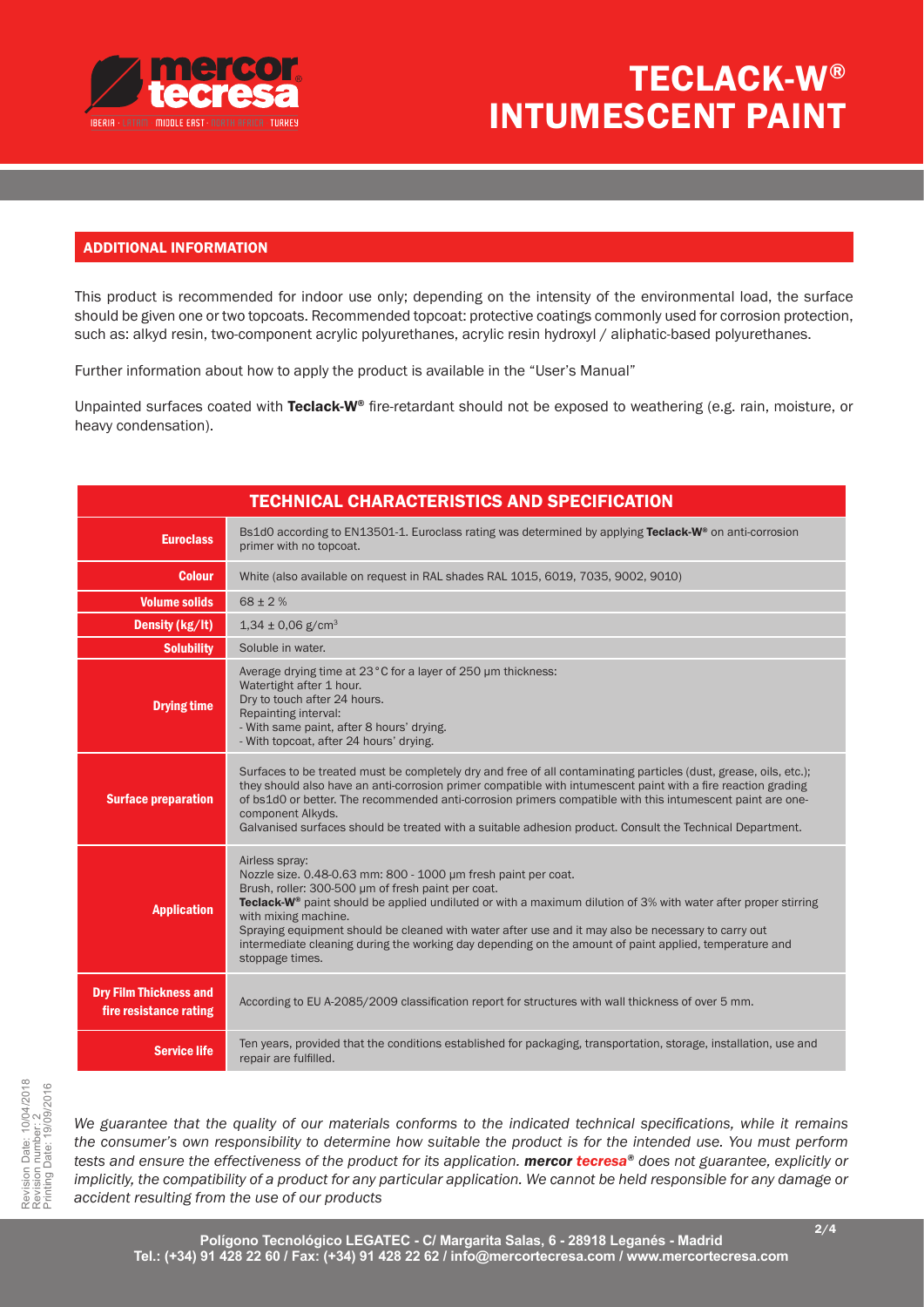# TECLACK-W® INTUMESCENT PAINT



| TECLACK-W® PAINT THICKNESS TABLE for OPEN STEEL PROFILES (I and H shaped).<br>The thicknesses shown in this table are those given in the ETA-16/0359 report.<br>Table valid for design temperature of 500°C. For other temperatures, consult the technical department.<br>(* Dry film thicknesses of Teclack-W® intumescent paint expressed in microns) |                 |                |                |                |  |  |  |  |  |
|---------------------------------------------------------------------------------------------------------------------------------------------------------------------------------------------------------------------------------------------------------------------------------------------------------------------------------------------------------|-----------------|----------------|----------------|----------------|--|--|--|--|--|
| Masivity (m $-1$ )                                                                                                                                                                                                                                                                                                                                      | <b>R</b> 15 min | <b>R30 min</b> | <b>R45 min</b> | $R$ 60 min     |  |  |  |  |  |
| 57                                                                                                                                                                                                                                                                                                                                                      | 248             | 248            | 401            | 621            |  |  |  |  |  |
|                                                                                                                                                                                                                                                                                                                                                         |                 |                |                |                |  |  |  |  |  |
| 60                                                                                                                                                                                                                                                                                                                                                      | 248             | 248            | 401            | 621            |  |  |  |  |  |
| 65                                                                                                                                                                                                                                                                                                                                                      | 248             | 248            | 406            | 621            |  |  |  |  |  |
| 70                                                                                                                                                                                                                                                                                                                                                      | 248             | 248            | 431            | 631            |  |  |  |  |  |
| 75                                                                                                                                                                                                                                                                                                                                                      | 248             | 248            | 456            | 669            |  |  |  |  |  |
|                                                                                                                                                                                                                                                                                                                                                         |                 |                |                |                |  |  |  |  |  |
| 80                                                                                                                                                                                                                                                                                                                                                      | 248             | 248            | 481            | 707            |  |  |  |  |  |
| 85                                                                                                                                                                                                                                                                                                                                                      | 248             | 248            | 506            | 745            |  |  |  |  |  |
| 90                                                                                                                                                                                                                                                                                                                                                      | 248             | 248            | 531            | 782            |  |  |  |  |  |
| 95                                                                                                                                                                                                                                                                                                                                                      | 248             | 248            | 556            | 820            |  |  |  |  |  |
| 100                                                                                                                                                                                                                                                                                                                                                     |                 |                |                | 858            |  |  |  |  |  |
|                                                                                                                                                                                                                                                                                                                                                         | 248             | 248            | 581            |                |  |  |  |  |  |
| 105                                                                                                                                                                                                                                                                                                                                                     | 248             | 248            | 606            | 889            |  |  |  |  |  |
| 110                                                                                                                                                                                                                                                                                                                                                     | 248             | 248            | 631            | 917            |  |  |  |  |  |
| 115                                                                                                                                                                                                                                                                                                                                                     | 248             | 248            | 657            | 946            |  |  |  |  |  |
| 120                                                                                                                                                                                                                                                                                                                                                     | 248             | 248            | 684            | 974            |  |  |  |  |  |
|                                                                                                                                                                                                                                                                                                                                                         |                 |                |                |                |  |  |  |  |  |
| 125                                                                                                                                                                                                                                                                                                                                                     | 248             | 262            | 710            | 1002           |  |  |  |  |  |
| 130                                                                                                                                                                                                                                                                                                                                                     | 248             | 276            | 736            | 1030           |  |  |  |  |  |
| 135                                                                                                                                                                                                                                                                                                                                                     | 248             | 290            | 762            | 1058           |  |  |  |  |  |
| 140                                                                                                                                                                                                                                                                                                                                                     | 248             | 304            | 789            | 1086           |  |  |  |  |  |
|                                                                                                                                                                                                                                                                                                                                                         | 248             |                |                | 1114           |  |  |  |  |  |
| 145                                                                                                                                                                                                                                                                                                                                                     |                 | 318            | 815            |                |  |  |  |  |  |
| 150                                                                                                                                                                                                                                                                                                                                                     | 248             | 331            | 841            | 1142           |  |  |  |  |  |
| 155                                                                                                                                                                                                                                                                                                                                                     | 248             | 345            | 867            | 1171           |  |  |  |  |  |
| 160                                                                                                                                                                                                                                                                                                                                                     | 248             | 359            | 890            | 1199           |  |  |  |  |  |
| 165                                                                                                                                                                                                                                                                                                                                                     | 248             | 373            | 913            | 1227           |  |  |  |  |  |
|                                                                                                                                                                                                                                                                                                                                                         |                 |                |                |                |  |  |  |  |  |
| 170                                                                                                                                                                                                                                                                                                                                                     | 248             | 387            | 936            | 1255           |  |  |  |  |  |
| 175                                                                                                                                                                                                                                                                                                                                                     | 248             | 401            | 958            | 1283           |  |  |  |  |  |
| 180                                                                                                                                                                                                                                                                                                                                                     | 248             | 415            | 981            | 1311           |  |  |  |  |  |
| 185                                                                                                                                                                                                                                                                                                                                                     | 248             | 429            | 1004           | 1339           |  |  |  |  |  |
|                                                                                                                                                                                                                                                                                                                                                         |                 |                |                |                |  |  |  |  |  |
| 190                                                                                                                                                                                                                                                                                                                                                     | 248             | 443            | 1026           | 1368           |  |  |  |  |  |
| 195                                                                                                                                                                                                                                                                                                                                                     | 248             | 457            | 1049           | 1396           |  |  |  |  |  |
| 200                                                                                                                                                                                                                                                                                                                                                     | 248             | 471            | 1071           |                |  |  |  |  |  |
| 205                                                                                                                                                                                                                                                                                                                                                     | 248             | 485            | 1094           |                |  |  |  |  |  |
| 210                                                                                                                                                                                                                                                                                                                                                     | 248             | 499            | 1117           |                |  |  |  |  |  |
|                                                                                                                                                                                                                                                                                                                                                         |                 |                |                |                |  |  |  |  |  |
| 215                                                                                                                                                                                                                                                                                                                                                     | 248             | 513            | 1139           |                |  |  |  |  |  |
| 220                                                                                                                                                                                                                                                                                                                                                     | 248             | 527            | 1162           |                |  |  |  |  |  |
| 225                                                                                                                                                                                                                                                                                                                                                     | 248             | 541            | 1184           |                |  |  |  |  |  |
| 230                                                                                                                                                                                                                                                                                                                                                     | 248             | 555            | 1207           |                |  |  |  |  |  |
|                                                                                                                                                                                                                                                                                                                                                         |                 |                |                |                |  |  |  |  |  |
| 235                                                                                                                                                                                                                                                                                                                                                     | 248             | 569            | 1230           |                |  |  |  |  |  |
| 240                                                                                                                                                                                                                                                                                                                                                     | 248             | 583            | 1252           |                |  |  |  |  |  |
| 245                                                                                                                                                                                                                                                                                                                                                     | 248             | 597            | 1275           |                |  |  |  |  |  |
| 250                                                                                                                                                                                                                                                                                                                                                     | 248             | 611            | 1298           |                |  |  |  |  |  |
| 255                                                                                                                                                                                                                                                                                                                                                     | 248             | 625            | 1320           |                |  |  |  |  |  |
|                                                                                                                                                                                                                                                                                                                                                         |                 |                |                |                |  |  |  |  |  |
| 260                                                                                                                                                                                                                                                                                                                                                     | 248             | 641            | 1343           |                |  |  |  |  |  |
| 265                                                                                                                                                                                                                                                                                                                                                     | 248             | 657            | 1365           |                |  |  |  |  |  |
| 270                                                                                                                                                                                                                                                                                                                                                     | 248             | 673            | 1388           |                |  |  |  |  |  |
| 275                                                                                                                                                                                                                                                                                                                                                     | 248             | 689            | $\blacksquare$ |                |  |  |  |  |  |
| 280                                                                                                                                                                                                                                                                                                                                                     | 248             | 705            |                |                |  |  |  |  |  |
|                                                                                                                                                                                                                                                                                                                                                         |                 |                |                |                |  |  |  |  |  |
| 285                                                                                                                                                                                                                                                                                                                                                     | 248             | 721            |                |                |  |  |  |  |  |
| 290                                                                                                                                                                                                                                                                                                                                                     | 248             | 737            |                |                |  |  |  |  |  |
| 295                                                                                                                                                                                                                                                                                                                                                     | 248             | 754            |                |                |  |  |  |  |  |
| 300                                                                                                                                                                                                                                                                                                                                                     | 248             | 770            |                |                |  |  |  |  |  |
| 305                                                                                                                                                                                                                                                                                                                                                     | 248             | 786            |                |                |  |  |  |  |  |
|                                                                                                                                                                                                                                                                                                                                                         |                 |                |                |                |  |  |  |  |  |
| 310                                                                                                                                                                                                                                                                                                                                                     | 248             | 802            |                |                |  |  |  |  |  |
| 315                                                                                                                                                                                                                                                                                                                                                     | 248             | 818            |                |                |  |  |  |  |  |
| 320                                                                                                                                                                                                                                                                                                                                                     | 248             | 834            |                |                |  |  |  |  |  |
| 325                                                                                                                                                                                                                                                                                                                                                     | 248             | 850            |                |                |  |  |  |  |  |
|                                                                                                                                                                                                                                                                                                                                                         |                 |                |                |                |  |  |  |  |  |
| 330                                                                                                                                                                                                                                                                                                                                                     | 248             | 866            |                |                |  |  |  |  |  |
| 335                                                                                                                                                                                                                                                                                                                                                     | 248             | 889            |                |                |  |  |  |  |  |
| 340                                                                                                                                                                                                                                                                                                                                                     | 248             | 916            |                |                |  |  |  |  |  |
| 345                                                                                                                                                                                                                                                                                                                                                     | 248             | 942            |                |                |  |  |  |  |  |
| 350                                                                                                                                                                                                                                                                                                                                                     | 248             | 969            |                |                |  |  |  |  |  |
|                                                                                                                                                                                                                                                                                                                                                         |                 |                |                |                |  |  |  |  |  |
| 355                                                                                                                                                                                                                                                                                                                                                     | 248             | 996            |                |                |  |  |  |  |  |
| 360                                                                                                                                                                                                                                                                                                                                                     | 248             | 1022           |                |                |  |  |  |  |  |
| 365                                                                                                                                                                                                                                                                                                                                                     | 248             | 1049           |                |                |  |  |  |  |  |
| 370                                                                                                                                                                                                                                                                                                                                                     | 248             | 1075           |                |                |  |  |  |  |  |
|                                                                                                                                                                                                                                                                                                                                                         |                 |                |                |                |  |  |  |  |  |
| 375                                                                                                                                                                                                                                                                                                                                                     | 248             | 1102           |                | $\frac{1}{2}$  |  |  |  |  |  |
| 380                                                                                                                                                                                                                                                                                                                                                     | 248             | 1128           |                |                |  |  |  |  |  |
| 385                                                                                                                                                                                                                                                                                                                                                     | 248             | 1155           |                | ÷,             |  |  |  |  |  |
| 388                                                                                                                                                                                                                                                                                                                                                     | 248             | 1171           | ÷,             | $\blacksquare$ |  |  |  |  |  |
|                                                                                                                                                                                                                                                                                                                                                         |                 |                |                |                |  |  |  |  |  |